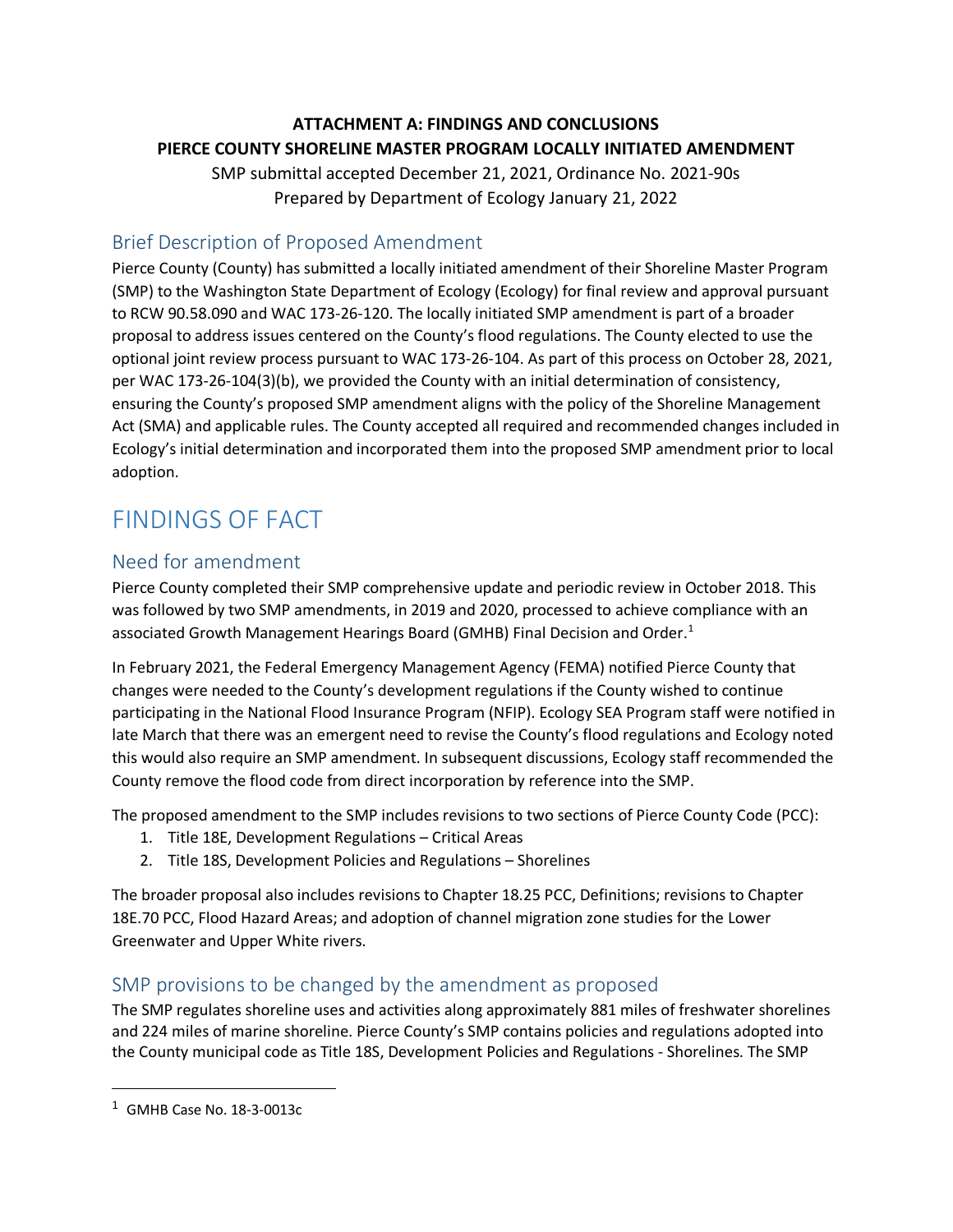adopts by reference the County's Critical Areas Ordinance, codified in Title 18E PCC, including the County's flood regulations in Chapter 18E.70, Flood Hazard Areas. The proposed SMP amendment removes this chapter from the SMP while updating Chapters 18E.10 and 18E.20.

Approval of the County's locally initiated SMP amendment will decouple the SMP and the County's flood code. This will allow the County to undergo future amendments to the flood code, when required by FEMA through the National Flood Insurance Program, without needing to amend the SMP at the same time. Facilitating the County's continued enrollment in and compliance with the NFIP will ensure that those communities in areas vulnerable to flooding will remain eligible for flood insurance and federal relief in the event of such flooding.

Specific revisions are summarized below by PCC section:

#### *Chapter 18S.10 Introduction*

- 1. 18S.10.010 Title. The proposed revision explicitly states that Chapter 18E.70 PCC, Flood Hazard Areas, is not incorporated by reference into the SMP and does not constitute part of the SMP.
- 2. 18S.10.060 Coordination with other Titles. A new provision addressing Chapter 18E.70 PCC clarifies that the chapter is not included in the SMP and that development within flood hazard areas will continue to be administered through the administrative processes in Title 18E.
- 3. 18S.10.065 Procedural Guidance. In this provision, the SMP adopts by reference the specific, dated version of the Critical Areas Ordinance. A new ordinance and effective date is added reflecting the proposed revisions to 18E.10, 18E.20, and 18E.120 in this amendment.
- 4. 18S.10.070 Compliance. A revision clarifies that 18E.70 PCC is not incorporated by reference.

#### *Chapter 18S.30 General Policies and Regulations*

An update to 18S.30.030 Ecological Protection clarifies that 18E.70 PCC is not incorporated by reference [18S.30.030.D].

#### *Chapter 18E.10 General Provisions*

Updates are made to 18E.10.140 Appendix A Mapping Sources, adding "mapped watercourse" to the list of data types that may be used in identifying flood hazard areas [H.3]. Additionally, two channel migration zone studies are added as sources that identify flood hazard areas: the Channel Migration Zone Delineation, Lower Greenwater River, dated November 9, 2017 and the Channel Migration Zone Delineation, Upper White River, dated June 10, 2020 [H.4(f) and (g)].

#### *Chapter 18E.20 Use and Activity Regulations*

18E.20.030 Exemptions.

- A proposed revision adds a requirement that any project proponent consult with Planning and Public Works to verify whether the proposal is fully or partially exempt.
- The list of exemptions to all or part of Title 18E is revised throughout, clarifying the exemption does not apply when structures or the activity are located in a flood hazard area or active landslide hazard area. [A.1, A.3, A.11, A.1[2](#page-1-0), A.16, A.17, A.18]<sup>2</sup>
- Three listed exemptions are deleted.  $[A.14, A.20, A.22]^3$
- Revisions are added to the provision addressing maintenance and reconstruction of lawfully existing public facilities to include "substantial improvement of a building," and requiring that

<span id="page-1-0"></span><sup>&</sup>lt;sup>2</sup> Citations are to the revised code numbers.

<span id="page-1-1"></span><sup>&</sup>lt;sup>3</sup> Citations are to the original code numbers which are being deleted.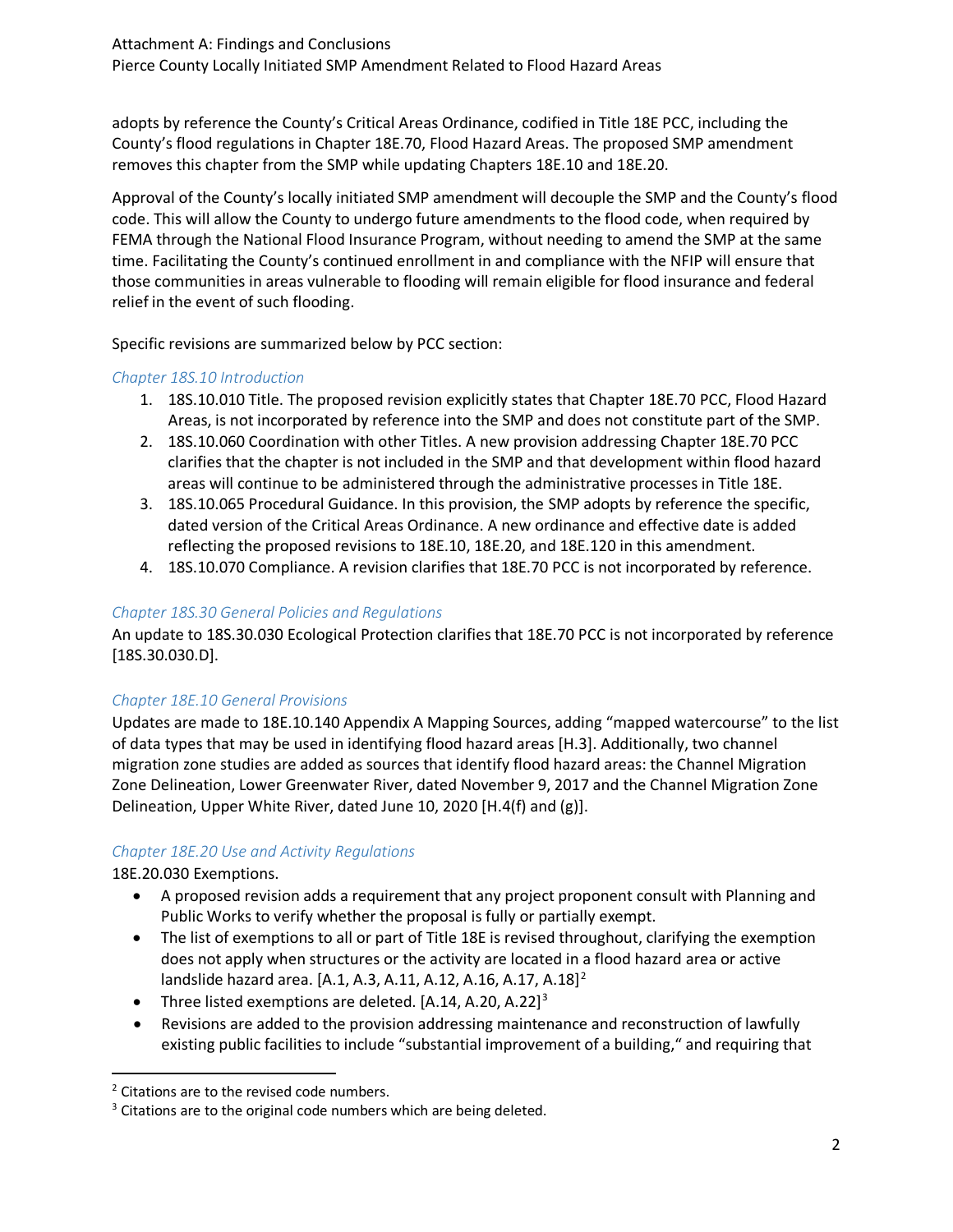reconstruction of linear facilities including roads, paths, trails, and bridges is allowed provided there is no change to existing grade or the conveyance capacity of a hydraulic structure.  $[A.20]$ <sup>[4](#page-2-0)</sup>

18E.20.035 Review Waiver Allowances. A sentence is added to clarify this section is not applicable in flood hazard areas.

18E.20.040 Nonconforming Uses and Structures. The provisions addressing reconstruction or restoration of nonconforming structures which are damaged or destroyed is revised for improved clarity. [D]

#### *Related amendments*

As noted above, the broader proposal also includes revisions to Chapter 18.25 PCC, Definitions; revisions to Chapter 18E.70 PCC, Flood Hazard Areas; and adoption of channel migration zone studies for the Lower Greenwater and Upper White rivers. These amendments are included in the submittal package but are not part of the amendment to the SMP.

## Amendment History, Review Process

The record indicates that the County began this amendment process with a public scoping meeting held on December 2, 2020. The County [website](https://www.piercecountywa.gov/7294/Pierce-County-Flood-Code-and-Shoreline-M)<sup>[5](#page-2-1)</sup> was used to post meeting information and draft documents. Due to the Covid-19 pandemic, the County held public meetings in a virtual format using Zoom. Planning Commission meetings addressing the broader proposal and the SMP amendments were held between January and June of 2021 and a Planning Commission public hearing occurred on June 22, 2021.

The County completed a State Environmental Policy Act (SEPA) checklist and issued a Preliminary Determination of Non-Significance (DNS) for the proposal on June 1, 2021. Ecology did not comment on the DNS.

#### *Joint local/state comment period under WAC 173-26-104*

The County and Ecology held a joint local/state comment period on the proposed amendment following procedures outlined in WAC 173-26-104. The comment period began on September 10, 2021 and continued through October 9, 2021. A joint public hearing before the Pierce County Council Economic and Infrastructure Development Committee was held virtually via Zoom on September 28, 2021.<sup>[6](#page-2-2)</sup> Ecology staff was in attendance.

The County provided notice to local parties. Ecology distributed notice of the joint comment period to state interested parties on September 9, 2021, including separate notice and an invitation for consultation to the Muckleshoot Indian Tribe, Puyallup Tribe of Indians, Nisqually Indian Tribe, and the Steilacoom Tribe.

The Muckleshoot Indian Tribe submitted a comment by email on June 18, 2021 during the SEPA comment period. The email focused on the flood code revisions, and more specifically on the Upper White River Channel Migration Zone (CMZ) study. The County response indicated many of the questions had been asked previously and a response had been provided to the Tribe in April 2020. The record

<span id="page-2-2"></span><sup>6</sup> Meeting materials and recording:

<span id="page-2-0"></span> <sup>4</sup> Citation is to the revised code number.

<span id="page-2-1"></span><sup>5</sup> <https://www.piercecountywa.gov/7294/Pierce-County-Flood-Code-and-Shoreline-M>

[https://online.co.pierce.wa.us/cfapps/council/iview/committeeMeeting.cfm?meeting\\_dt=9/28/2021%209:30%20](https://online.co.pierce.wa.us/cfapps/council/iview/committeeMeeting.cfm?meeting_dt=9/28/2021%209:30%20AM&committee_cd=eid) [AM&committee\\_cd=eid](https://online.co.pierce.wa.us/cfapps/council/iview/committeeMeeting.cfm?meeting_dt=9/28/2021%209:30%20AM&committee_cd=eid)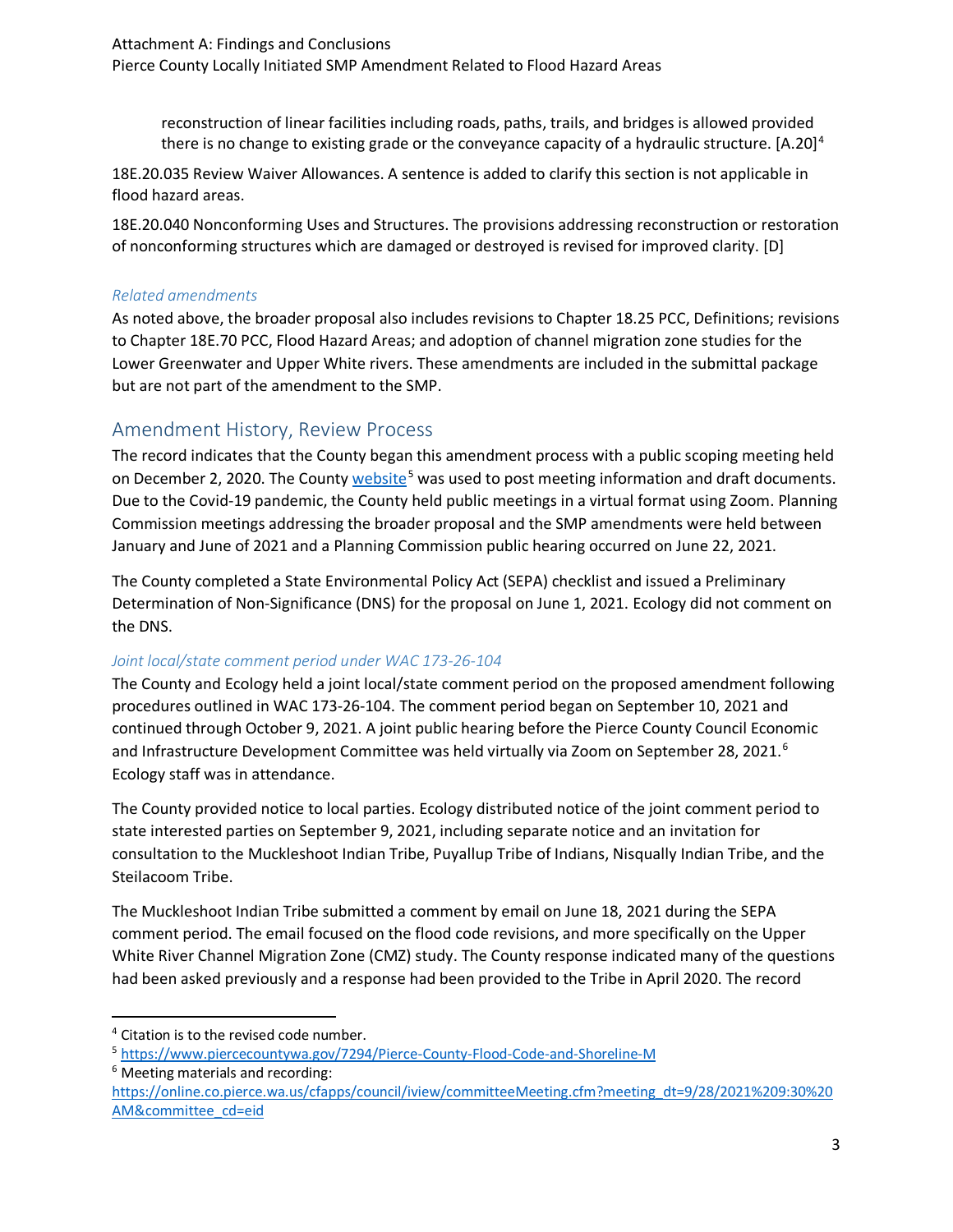includes the referenced April 9, 2020 letter documenting this earlier communication, including comments from the Muckleshoot Indian Tribe and County responses. These comments focused on CMZ delineation methodology, timeframes used for the study, need for a glossary, need for reach breaks to be included in the figures, historical details, and a few other topics. The County identified a number of proposed revisions to the draft CMZ study document in response to these comments.

The County received comments from two individuals at the joint public hearing. Both comments focused on the flood code revisions as applied to Crystal River Ranch located along the White River, and both expressed support of the flood code revisions. No revisions were proposed by the County in response to these comments.

Finally, the County received numerous phone calls and emails from residents asking whether the proposed flood code revisions would result in changes to flood insurance rates, flood insurance eligibility, floodplain designation changes, or other property impacts. No revisions were proposed by the County in response to these comments.

No comments specific to the SMP amendment were received during the SEPA comment period, 30-day joint comment period, or joint public hearing.

#### *Initial Determination of Consistency*

Under the joint review process, Ecology is required to provide the County with an initial determination of consistency with the policy of the Shoreline Management Act (SMA) and applicable rules (WAC 173- 26-104(3)(b)). The proposed SMP amendment was received by Ecology on October 15, 2021 for initial state review and verified as complete on October 18, 2021. This began Ecology's review and initial determination.

Ecology considered the record and concluded that portions of the proposal were not consistent with applicable laws and rules. On October 28, 2021, we provided a written statement describing the specific areas of concern and changes necessary. We identified one (1) required change related to the removal of the flood regulations from the SMP. The change was required for consistency with WAC 173-27 which sets forth the administrative provisions for issuing shoreline permits and exemptions for development within shoreline jurisdiction, and which specifies that where development is proposed in locations where both the SMP and the flood code apply, authorization under both codes must occur.

Ecology also identified two (2) recommended changes to improve clarity of the proposed amendment and internal consistency of the SMP. Both recommended changes were clarifications to ensure both the flood code and SMP would be implemented in locations where both sets of regulations apply.

Ecology finds that the County's flood hazard regulations are not necessary for consistency with RCW 90.58 or the SMP guidelines. The SMP would remain consistent with the requirements of WAC 173-26- 221(3) through implementation of 18S.30.030 Ecological Protection and 18S.40.060 Flood Hazard Management. Ecology also finds the purpose of PCC Chapter 18E.70 Critical Areas-Flood Hazard Areas is to implement the National Flood Insurance Program (NFIP), not the SMA. These regulations are primarily building codes. By incorporating these regulations into the SMP, any applicant that needs to deviate from these would need to apply for a shoreline variance, which could be hard to obtain. Removing direct incorporation of the flood code into the SMP:

• Removes the challenge of coordinating amendments to the SMP every time the flood code needs revision as may be required by the NFIP, and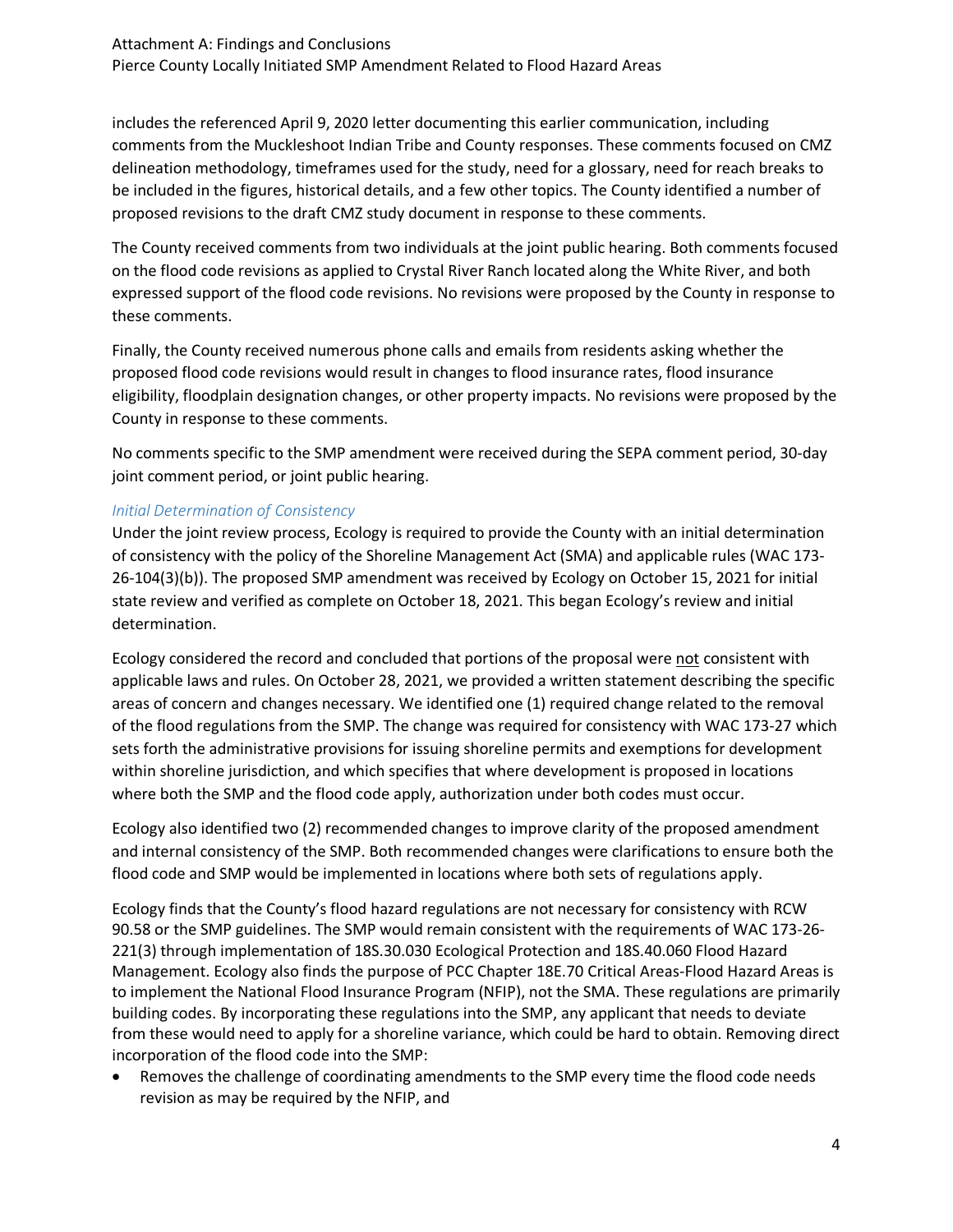#### Attachment A: Findings and Conclusions

Pierce County Locally Initiated SMP Amendment Related to Flood Hazard Areas

• Eliminates unnecessary SMA permitting and process steps that could impact the County's ability to maintain its certification under the NFIP.

After review of the complete initial record submitted, Ecology determined that the County's proposed amendment, subject to and including Ecology's required change, is consistent with the policy and standards of RCW 90.58.020 and RCW 90.58.090 and the applicable SMP guidelines (WAC 173-26-171 through -251 and -020, Definitions). We further concluded that if the issues identified within our required and recommended changes were resolved prior to local adoption, we anticipated being able to approve this SMP amendment upon formal submittal per WAC 173-26-110.

Based upon this determination, Ecology advised the County to consider the issues we identified and changes proposed prior to local adoption. The County accepted all required and recommended changes included in Ecology's initial determination and incorporated them into the proposed SMP amendment prior to local adoption.

#### *Final Submittal*

With passage of Ordinance No. 2021-90s on November 30, 2021 by the Pierce County Council, the County authorized staff to forward the proposed amendment to Ecology for formal approval. The County submitted the final amendment package on December 17 and additional materials on December 21, 2021. Ecology verified the submittal as complete on December 21, 2021.

At the conclusion of our formal review, Ecology's Director must decide to approve the program as submitted, approve it with required changes and/or recommended changes, or deny approval.

## Locally Initiated SMP Amendment Process and Approval Criteria

A locally initiated SMP amendment is distinct from the comprehensive update and periodic review processes required by statute. WAC 173-26-090(1) encourages local governments to review their SMP and "make amendments deemed necessary to reflect changing local circumstances, new information or improved data." Locally initiated SMP amendments are subject to the approval criteria for all SMP amendments set forth in WAC 173-26-201 and the state review and approval process set forth in WAC 173-26-120, as summarized below.

#### *WAC 173-26-201, Process to prepare or amend shoreline master programs*

This section establishes the following approval criteria for all SMP amendments:

- All SMP amendments are subject to the minimum procedural requirements of WAC 173-26-010 through -160, and approval by Ecology as provided in RCW 90.58.090.
- SMP amendments may be approved by Ecology provided:
	- o The proposed amendment will not foster uncoordinated and piecemeal development of the state's shorelines;
	- o The amendment is consistent with all applicable policies and standards of the Shoreline Management Act;
	- o All requirements for public notice and consultation have been satisfied; and
	- o SMP guidelines' analytical requirements and substantive standards have been satisfied, where they reasonably apply to the amendment. All SMP amendments must demonstrate that the amendment will not result in a net loss of shoreline ecological functions.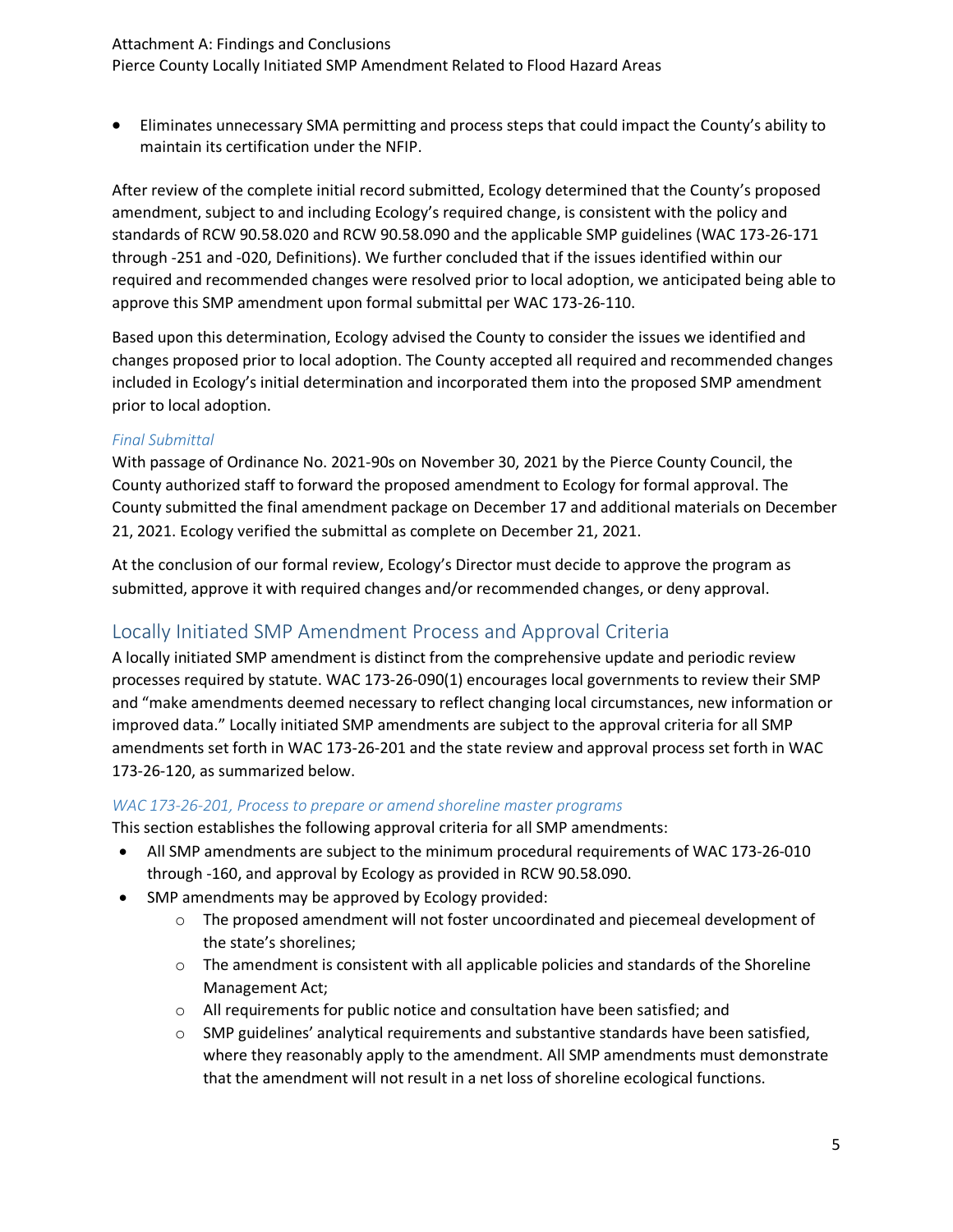#### *WAC 173-26-120, State process for approving/amending shoreline master programs*

Ecology must first determine if the SMP amendment submittal is complete pursuant to WAC 173-26-104 and -110. Ecology must then:

- Make written findings and conclusions regarding the consistency of the proposal with the policy of RCW 90.58.020 and the applicable guidelines. Ecology shall approve a master program related to shorelines unless it determines that the submitted parts are not consistent with the policy of RCW 90.58.020 and the applicable guidelines. These written findings and conclusions must be provided to the local government and made available to all interested persons, parties, tribes, groups, and agencies of record on the proposal.
- Either approve the proposal as submitted, recommend specific changes necessary to make the proposal consistent with chapter 90.58 RCW policy and its applicable guidelines, or deny the proposal in those instances where no alteration of the proposal appears likely to be consistent with the policy of RCW 90.58.020 and the applicable guidelines.

### Consistency Review

#### *Consistency with Chapter 90.58 RCW*

The proposed amendment has been reviewed for consistency with the policy of RCW 90.58.020 and the approval criteria of RCW 90.58.090(3), (4), and (5). The County has also provided evidence of its compliance with SMA procedural requirements for amending their SMP contained in RCW 90.58.090(1) and (2).

#### *Consistency with Applicable Guidelines (Chapter 173-26 WAC, Part III)*

The proposed amendment has been reviewed for compliance with the requirements of the applicable SMP Guidelines (WAC 173-26-171 through -251 and -020, Definitions). This includes review specifically for compliance with the SMP amendment criteria found in WAC 173-26-201(1)(c).

#### *Consistency with Applicable Shoreline Permit Administration Provisions (Chapter 173-27 WAC)*

The proposed amendment has been reviewed for compliance with the requirements of WAC 173-27.

#### *Consistency with SEPA Requirements*

The County submitted evidence of SEPA compliance in the form of a SEPA checklist and Determination of Non-Significance issued on June 1, 2021 for the proposed SMP amendment.

#### *Other Studies or Analyses Supporting the SMP Amendment*

Ecology also reviewed documents prepared by the County in support of the SMP amendment. These documents include staff reports and a detailed summary of proposed code revisions and rationale.

## CONCLUSIONS OF LAW

After review of the complete record submitted and all comments received, Ecology concludes that the proposed SMP amendment is consistent with the policy and standards of RCW 90.58.020 and RCW 90.58.090 and the applicable SMP guidelines (WAC 173-26-171 through -251 and -020, Definitions).

Ecology concludes that the proposed amendment satisfies the criteria for approval of amendments found in WAC 173-26-201(1)(c). This includes the conclusion that approval of the SMP amendment will not foster uncoordinated and piecemeal development of the state's shorelines (WAC 173-26-